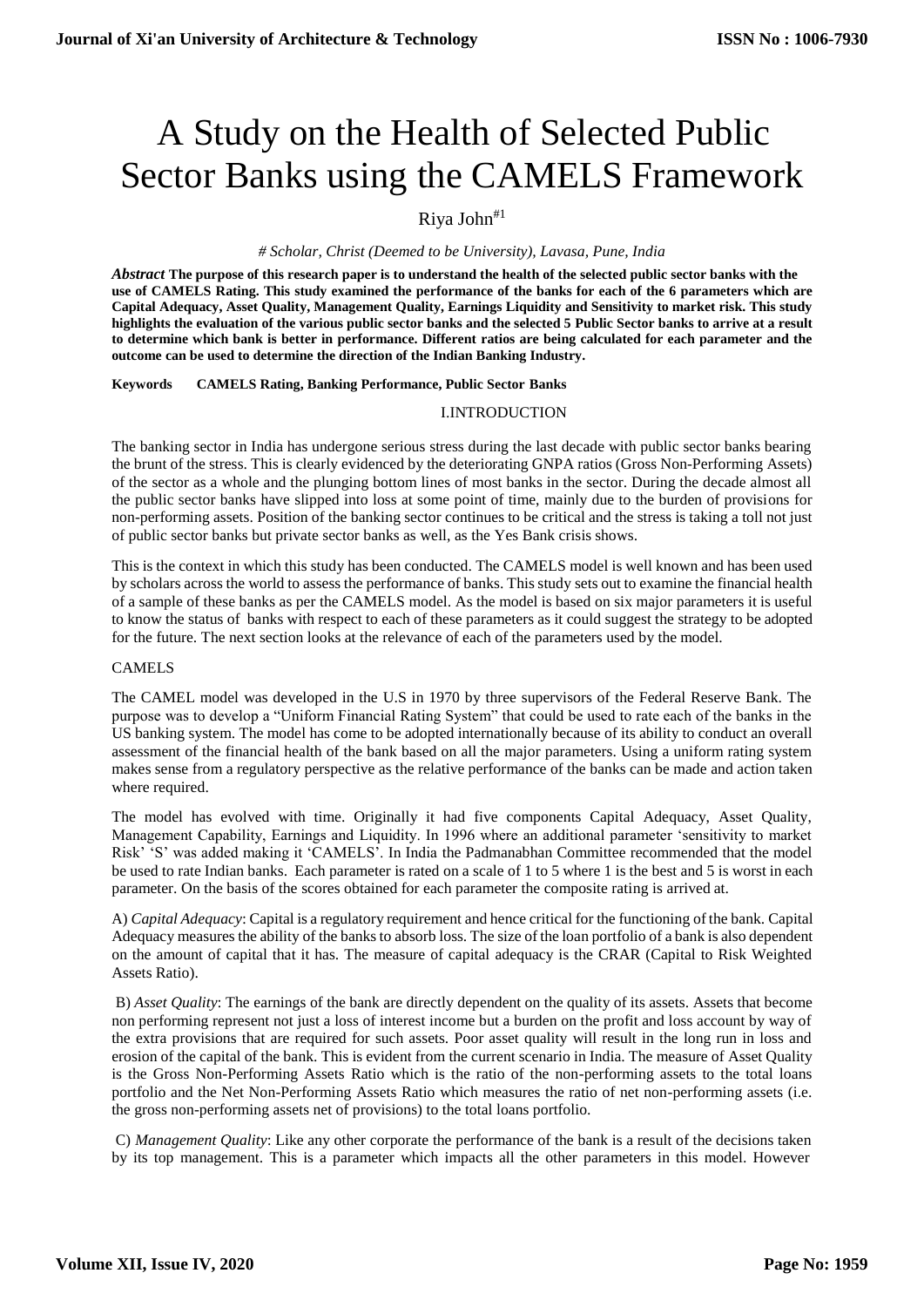Business per Employee is considered as a sound way of measuring management quality as the ability to generate business, which in the case of banks comprises deposits and advances, is the basis for the performance of the bank.

D) *Earnings*: The profits and profitability of the bank are another important parameter. The profit is important from an investor perspective and is a reflection of the asset quality and the business mix of the bank. Strong earnings are also the best source of capital for the bank. The appropriate measures for this are Net Interest Margin, Return on Assets and Return on Equity.

E) *Liquidity*: Liquidity is critical for a bank as its ability to pays its depositors and to make fresh advances is directly related to its liquidity. Banks typically have asset-liability mismatches as they deal in liquid liabilities but illiquid assets. Managing these asset-liability mismatches and the interest rate risk that they create is a measure of success of a bank's management. The measure of this parameter is the ratio of Liquid Assets to the Demand Deposits of the bank. Liquid assets include the government securities that the banks hold to meet their SLR requirements. These have a ready secondary market and in case of liquidity issues banks are free to encash these securities in the money market.

F) *Sensitivity to Market Risk* : This parameter captures the sensitivity of the bank to changes in interest rates, foreign exchange rates and bond yields. The measure for this parameter is the movement of the Net Interest Margin over the period of analysis.

#### II.LITERATURE REVIEW

This chapter focuses on the previous studies that has been made on this topic which takes into consideration the importance and functioning of the CAMELS framework in various banks. Previous work that has used the CAMELS framework to rate different banks in India and abroad are considered.

Gowda's study of 59 banks operating in India over the period 2006 – 2011 was conducted using the CAMELS framework. The study found that the performance of banks on capital adequacy, management soundness, earnings ability and liquidity varied significantly. However in the case of asset quality there was no significant difference between the banks. (Gowda, Anand, & Kumar, 2013)

Some studies using the CAMELS approach have found that performance of private banks is better than public sector banks. Sonaje and Nerlekar evaluated the financial performance of 11 commercial banks in India during the period 2013 – 2017 using the CAMEL approach and found that Kotak Mahindra Bank and HDFC bank were the top performers while State Bank of India and Punjab National bank were rated the lowest. The CAMELS approach is successful in bringing out a comprehensive picture of the financial health of banks irrespective of their size. Kiran's comparative study of private sector and public sector banks also reaches the same conclusion, viz., private sector banks achieve better CAMELS ratings than public sector banks. The study found that public sector banks showed better ratings on the 'liquidity' parameter but showed poor ratings under other parameters (Kiran, 2018). However, a more recent study using CAMELS has found that there was no significant difference in the performance of private and public sector banks in India. (Khatri, 2019)

Rafiq used the CAMELS framework to look at a selection of banks in Bangladesh during 2008-2014. Of these some were Islamic banks while others were conventional banks. The study found that the Islamic Banks had a better capital adequacy ratio than conventional banks. However, the profitability of Islamic Banks measured on the basis of the ROA and ROE was lower than conventional banks. (Rafiq, 2016).

Research has been conducted in Ghana using the CAMELS framework. One study using a sample of 12 universal banks in Ghana, with an equal number of local and foreign banks was conducted over the period 2006-2010. It was found that foreign banks performed better in parameters like capital adequacy, asset quality and management efficiency as compared with the local banks in the country. Foreign banks were also better capitalised with higher proportions of Tier 1 capital. (Gabriel, 2012)

Another study of 20 deposit banks in Turkey analysed the financial health of these banks using 21 ratios to assess the different parameters of the CAMELS model. It was found that three components of CAMELS which include Asset Quality, Management Quality, Sensitivity to Market Risk have direct effect on the credit ratings of the banks. Other parameters like Capital Adequacy and Earnings appeared to be less significant. (Yuksel, Dincer, & Hacioglu, 2015).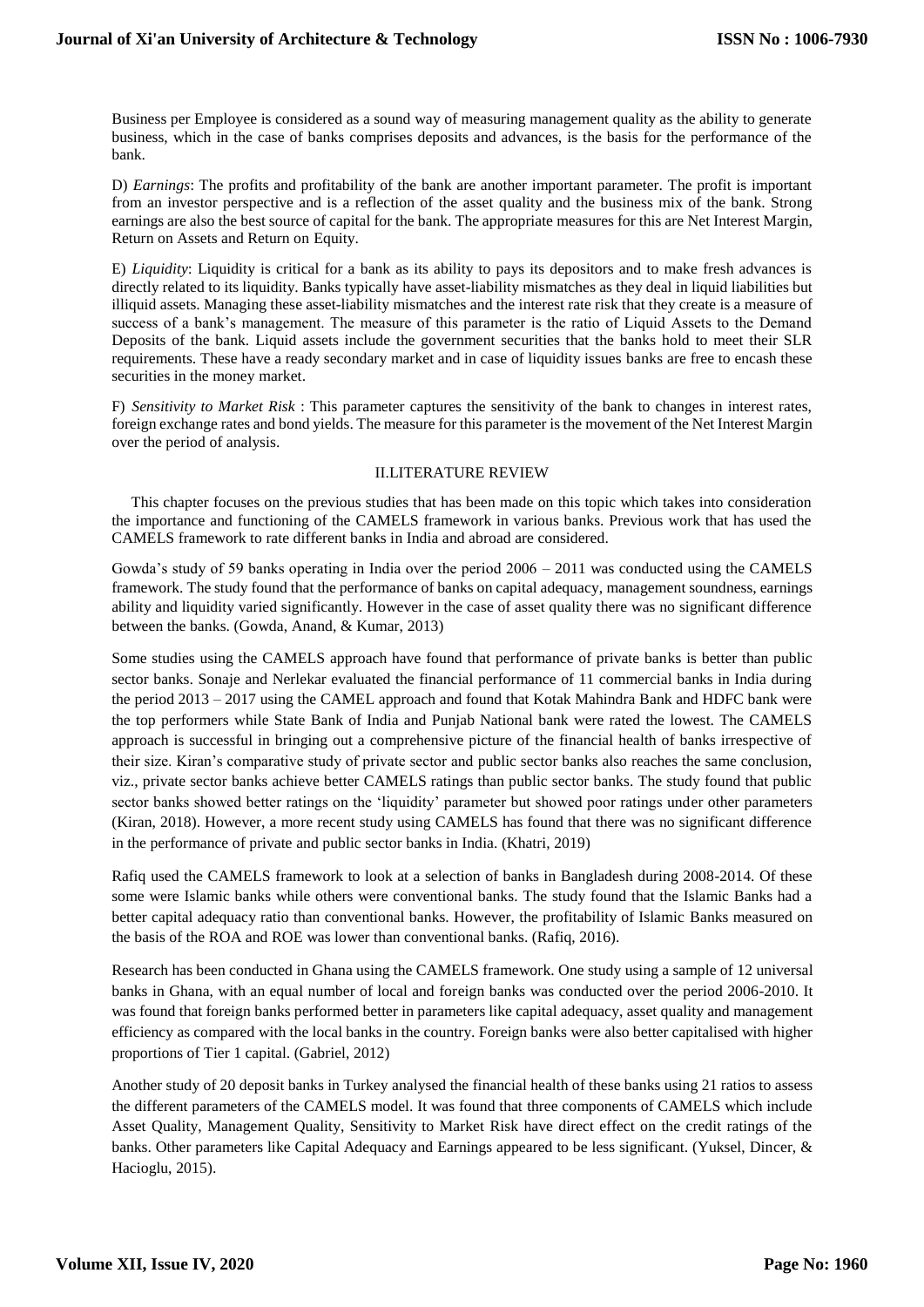Studies of Malaysian banks were conducted following their troubles during the Asian financial crisis using the CAMELS model. Weaknesses under all the parameters were found. (Muhmad & Hashim, 2015).

Kumari's study of 3 foreign banks in Sri Lanka for the period 2008- 2014 using the CAMELS rating system found that foreign banks tended to be well capitalised and profitable and fared well under the these parameters. However their performance under the other parameters such as asset quality, management soundness and liquidity were average (Kumari, 2017). Similarly Dash and Das in their study of 58 banks in India found that private and foreign banks showed better performance mainly due to good ratings under management soundness and earnings.(Dash & Das, 2013). More recently another study on 5 large private sector banks in India found that HDFC was the best performing bank in the sample, whereas ICICI Bank fared the worst under most of the CAMELS parameters. (Singh & Pawan, 2016)

# *Objectives of the study*

- To analyse the health of public sector banks using the CAMELS framework.
- To identify the major financial weaknesses in the working of public sector banks

#### *Methodology*

This study uses the CAMELS model to evaluate the financial health of public sector banks. As explained above each of the parameters of CAMELS is measured using appropriate ratios. Thus Capital is measured with the CRAR (the Capital to Risk Weighted Assets Ratio); Asset Quality is established through the GNPA ratio (ratio of Gross Non Performing Assets to Total Loans and Advances); Management Quality is assessed through the Business per Employee ratio; Earnings are measured using the Net Interest Margin, ROA and ROE; Liquidity is measured using the ratio of Liquid Assets to Demand Deposits and Sensitivity is measured through the movement of Net Interest Margin.

To determine the position of the bank under each parameter with respect to the other banks the average of the public sector banks and all banks for each parameter is first calculated and then each bank's ratio is compared with this average. This helps to establish the relative position of each bank in the system as a whole. On the basis of this the bank is given a score for each parameter. If the score of the bank is better than the system as a whole (i.e. public and private sector banks together) it is rated as 'Strong' and given a score of 1. If the score lies between the system average and the average for only public sector banks then the bank is rated as 'satisfactory' and given a score of 2. If the score is less than the average of public sector banks then the bank is rated as 'less than satisfactory' and given a score of 3.

The sample banks are Union Bank of India, Bank of Baroda, Bank of India, Bank of Maharashtra and Central Bank of India, which are neither the best of the public sector banks nor the worst. They represent the average public sector bank. The study covers the period 2014-15 to 2018-19.

Sources of Data: The data has been collected from various sources like official websites, financial statements of the banks, annual reports, quarterly reports, investors quarterly presentations, and prowess.com. Information has also been gathered from Moneycontrol and yahoo for some parameters.

#### **Scope and Limitations of the study**

The study is based on the performance on the CAMELS parameters only. No attempt has been made to relate performance under individual parameters to the bank's risk management strategy or to the steps it has been taking to address the problems that it is facing under the different parameters.

The study is also based entirely on secondary data without any additional data through primary sources such as interviews of key bank personnel.

Finally, the researcher has been handicapped by time and resource constraints.

# V. DATA ANALYSIS AND INTERPRETATION

The data of all 18 public sector banks over the period 2015-2019 has been used in order to make this analysis. The data of private banks for the same period has also been considered to arrive at the average figures for each of the parameters for the public and private banks as a whole. Out of these 18 public sector banks 5 banks have been selected at random for the analysis. These banks are Union Bank of India, Bank of India, Bank of Maharashtra, Bank of Baroda and Central Bank of India. Classifications have been done on the basis of the percentages of different ratios which contribute to the CAMELS rating. The score under each parameter of each bank has been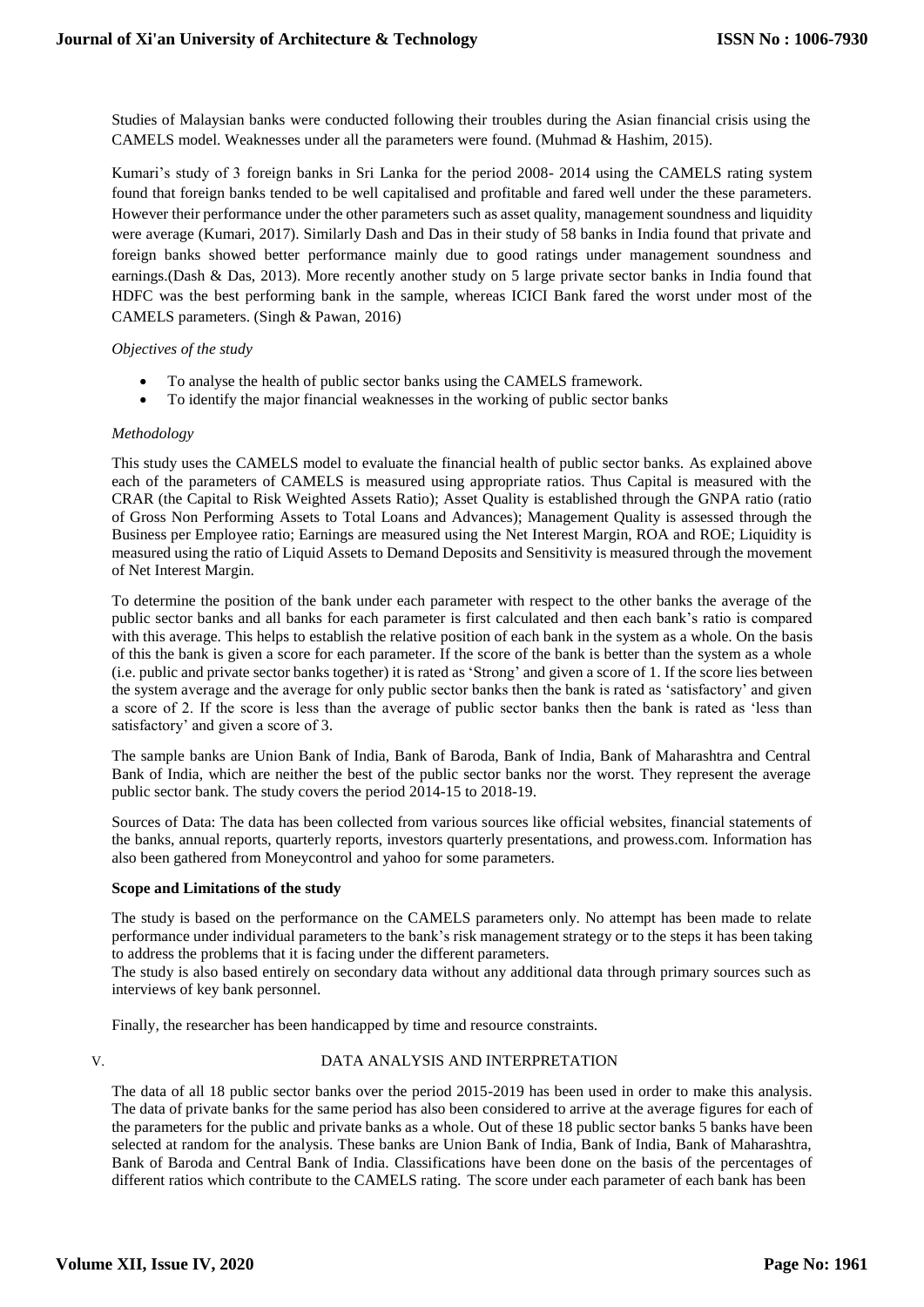compared with the averages for public sector banks as a whole and for public and private sector banks taken together to arrive at the relative ranking of each bank. Based on their relative position banks have been ranked as 'strong', 'satisfactory' and 'less than satisfactory'. If the score of the bank is above the average for all public and private sector banks then it is ranked as 'strong'. If the score lies between the average for public and private sector banks taken together and the average of only public sector banks then it falls under the category of 'satisfactory'. If the value is less than the average of public sector banks then it falls under the category of 'less than satisfactory'. The 18 public sector banks are being compared with the 5 selected public sector banks which are Union Bank of India, Bank of India, Bank of Maharashtra, Bank of Baroda and Central Bank of India.

#### *Capital Adequacy:*

As stated above CRAR has been used to measure capital adequacy. Banks with a where if the CRAR of greater than 12% are classified as 'strong' and are allotted 10 points. Banks with a CRAR between 10.5%-12.13% are classified as 'Satisfactory' and the point allotted is 8. Banks with a CRAR of less than 10.5% come under the category of 'Less than Satisfactory' and the point allotted is 0.

| <b>Banks</b>                                        | CRAR (2019) (%) | <b>Points</b> |
|-----------------------------------------------------|-----------------|---------------|
| Syndicate Bank                                      | 14.23           | 10            |
| <b>Bank Of India</b>                                | 14.19           | 10            |
| Andhra Bank                                         | 13.68           | 10            |
| <b>Bank Of Baroda</b>                               | 13.42           | 10            |
| <b>Indian Bank</b>                                  | 13.21           | 10            |
| United Bank Of India                                | 13.00           | 10            |
| Oriental Bank Of Commerce                           | 12.73           | 10            |
| <b>State Bank Of India</b>                          | 12.72           | 10            |
| Allahabad Bank                                      | 12.51           | 10            |
| <b>Corporation Bank</b>                             | 12.30           | 10            |
| Canara Bank                                         | 11.90           | 8             |
| <b>Bank Of Maharashtra</b>                          | 11.86           | 8             |
| Union Bank Of India                                 | 11.78           | 8             |
| Punjab & Sind Bank                                  | 10.93           | $\,8\,$       |
| Uco Bank                                            | 10.70           | $\,8\,$       |
| <b>Indian Overseas Bank</b>                         | 10.21           | $\theta$      |
| Punjab National Bank                                | 9.73            | $\mathbf{0}$  |
| Central Bank Of India                               | 9.31            | $\Omega$      |
| Average for public sector banks                     | 12.13           |               |
| Average for system (public and private sector banks | 13.59           |               |

# Table I CAPITAL RISK ADEQUACY RATIO

From the above table it is observed that out of 18 public sector banks, 10 banks come under the category of 'Strong', 5 banks come under the category of 'Satisfactory' and 3 banks come under the category of 'Less than Satisfactory'.

Table II

|  | AVERAGE CRAR |
|--|--------------|
|  |              |

| Years               | 2019 | 2018 | 2017 | 2016 | 2015 | Average | <b>Points</b> |
|---------------------|------|------|------|------|------|---------|---------------|
| Bank Of Baroda      | 13   | 12   | 13   | 13   | 13   | 12.8    | 10            |
| Bank Of India       | 13   | 13   | 12   | 12   |      | 12.2    | 10            |
| Bank Of Maharashtra | 12   |      |      |      | 12   | 11.4    |               |
| Union Bank Of India | 12   | 12   | 12   |      |      | 11.2    |               |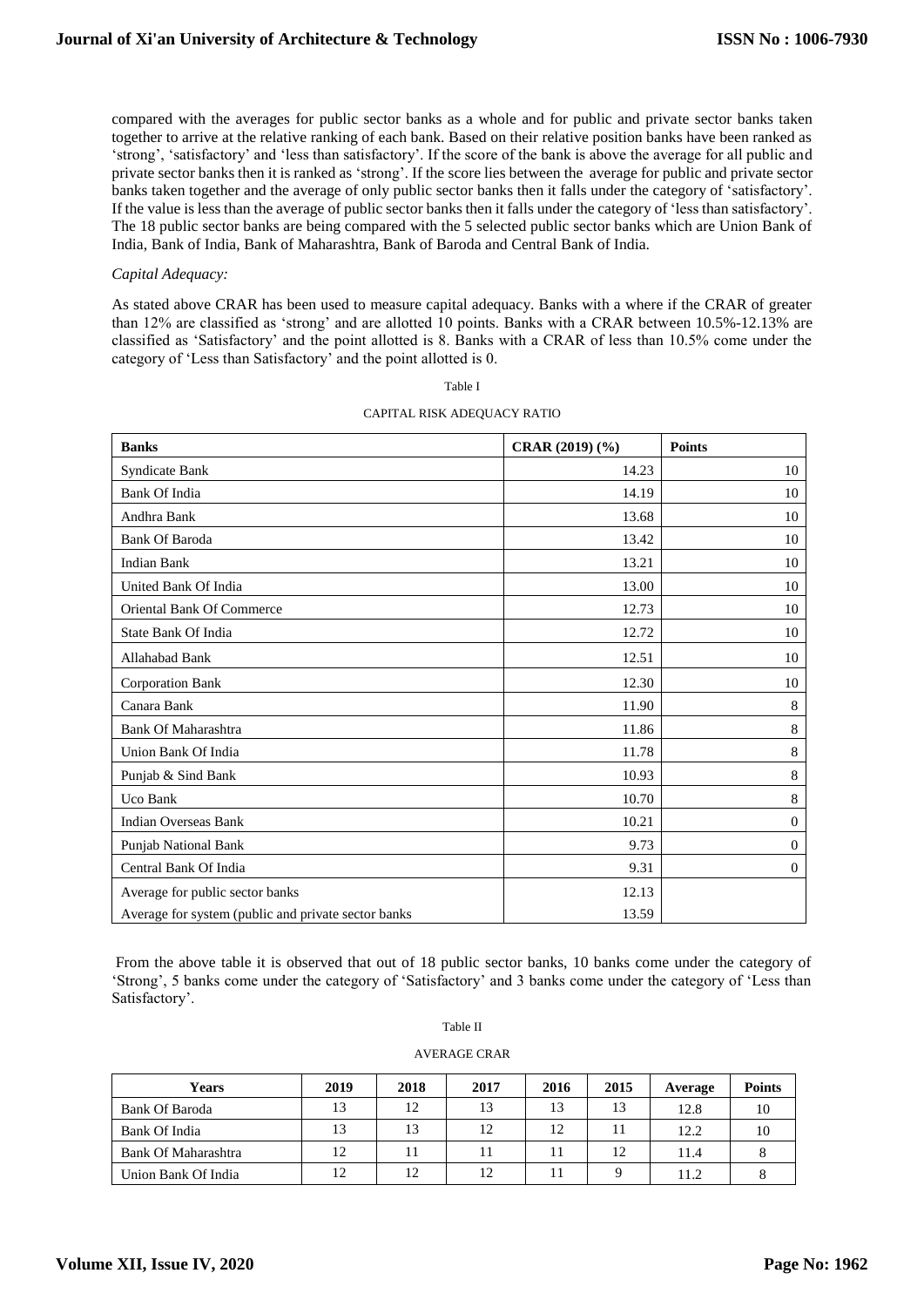| `entrs<br>Bank<br>India<br>$\mathbf{H}$ | 1 V<br>__ | . . | - 11<br>$-$ | . .<br>- - | ⊥∪.∠ |  |
|-----------------------------------------|-----------|-----|-------------|------------|------|--|
|                                         |           |     |             |            |      |  |

The above table has the scores of the selected sample of public sector banks. Bank of Baroda and Bank of India get 10 points as their CRAR falls in the 'strong category. Bank of Maharashtra and Union Bank of India get 8 points and fall into the 'satisfactory category' while Central Bank of India with 0 points falls in the 'less than Satisfactory category'.

#### *Asset Quality*

To measure the asset quality Gross NPA ratio is used. As in the case of CRAR, the average CRAR for the public sector banks and the system are also taken into account. If the ratio is less than 10% the bank is categorised as 'strong' and the point allotted to this category is 10. Where the ratio falls between 10% and 14% the bank is categorised as 'satisfactory' and the point allotted is 8 and where the ratio is greater than 14% the bank is considered as 'less than satisfactory' and the point allotted is 0.

|                                                  | Gross<br><b>NPA(2019)</b> |                |
|--------------------------------------------------|---------------------------|----------------|
| <b>Company Name</b>                              | (%)                       | <b>Points</b>  |
| <b>Indian Bank</b>                               | 7.11                      | 10             |
| State Bank Of India                              | 7.53                      | 10             |
| <b>Bank Of Baroda</b>                            | 9.61                      | 10             |
| Canara Bank                                      | 9.63                      | 10             |
| Syndicate Bank                                   | 11.37                     | 8              |
| Punjab & Sind Bank                               | 12                        | 8              |
| Oriental Bank Of Commerce                        | 12.66                     | 8              |
| Union Bank Of India                              | 14.98                     | $\theta$       |
| <b>Corporation Bank</b>                          | 15.35                     | $\theta$       |
| Bank Of India                                    | 15.43                     | $\theta$       |
| <b>Punjab National Bank</b>                      | 15.5                      | $\theta$       |
| Andhra Bank                                      | 16.21                     | $\theta$       |
| <b>Bank Of Maharashtra</b>                       | 16.4                      | $\theta$       |
| United Bank Of India                             | 16.48                     | $\theta$       |
| Allahabad Bank                                   | 17.55                     | $\overline{0}$ |
| Central Bank Of India                            | 19.29                     | $\theta$       |
| Indian Overseas Bank                             | 21.97                     | $\theta$       |
| Uco Bank                                         | 25                        | $\Omega$       |
| <b>AVERAGE</b>                                   | 14.67                     |                |
| Average for system (public and private<br>banks) | 10.23                     |                |

GROSS NPA

From the above table it is found out that 4 banks come under the category of 'strong' with 10 points, 3 banks come under the 'satisfactory' category with 8 points and 11 banks falls under the category of 'less than satisfactory' with 0 points.

| anie |
|------|
|------|

AVERAGE GROSS NPA

| <b>Years</b>          | 2019 | 2018 | 2017 | 2016 | 2015 | Average | <b>Points</b> |
|-----------------------|------|------|------|------|------|---------|---------------|
| Union Bank Of India   |      |      |      |      |      |         |               |
| Bank Of Baroda        | 10   |      |      |      |      | 9.2     |               |
| Bank Of India         | I h  |      |      |      |      | 12.8    |               |
| Bank Of Maharashtra   | 16   |      |      |      |      | 13.4    |               |
| Central Bank Of India | 19   |      | 18   |      |      | 15つ     |               |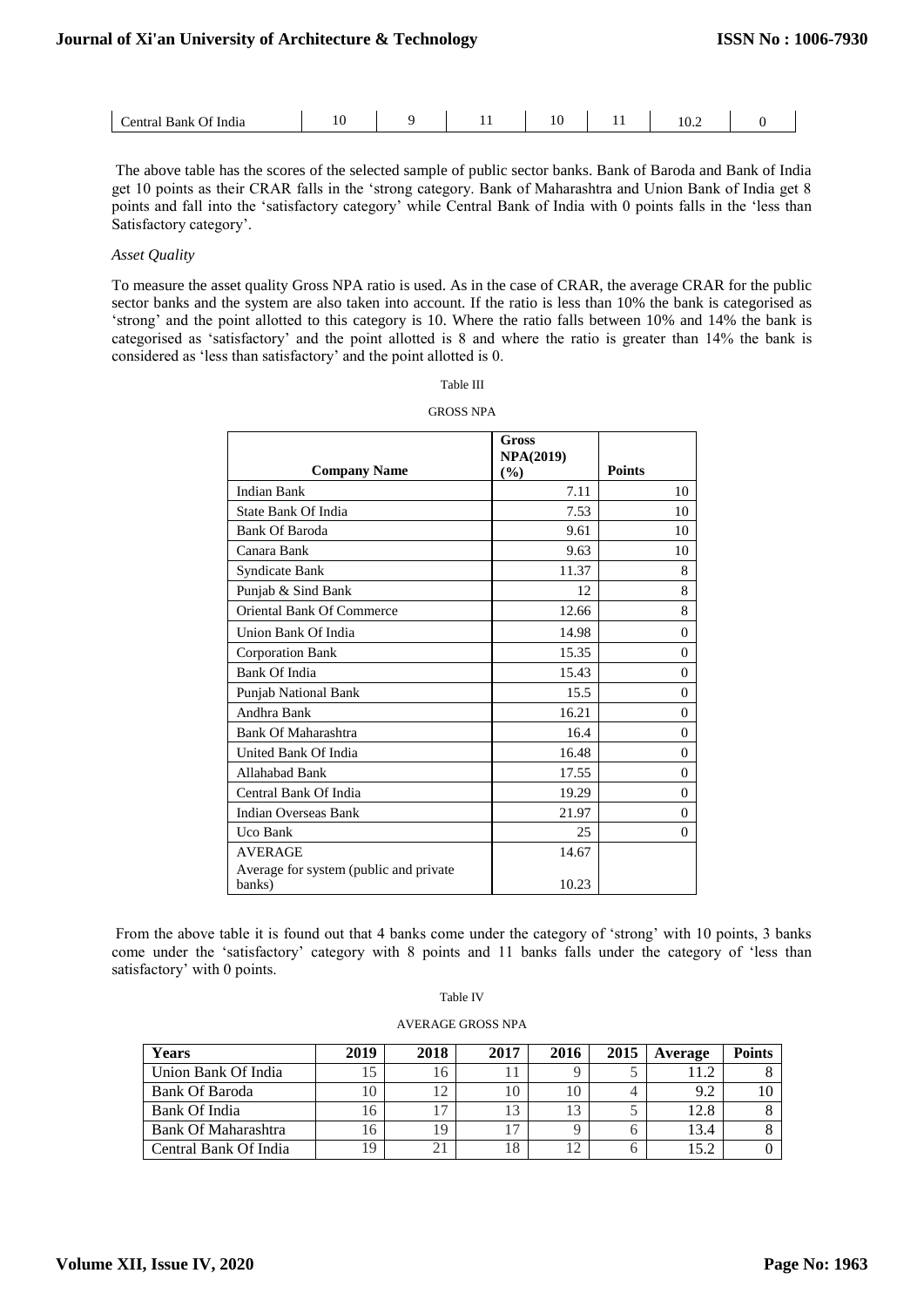The table shows the average value of Gross NPA of the 5 selected public sector banks. Bank of Baroda is categorised as Strong and given 10 points as the average value is less than 10%. Union Bank of India, Bank of India and Bank of Maharashtra are categorised as Satisfactory as their average GNPA is between 10% and 14% and given 8 points. Central Bank of India with a Gross NPA of more than 15.2% is categorised as 'Less than Satisfactory' and gets 0 points.

However it needs to be noted that whereas points have been given based on the average for the public sector banks and the system as a whole, these points represent the relative performance of the banks. Seen in absolute terms a GNPA ratio of 9.2%, which is the best in this set, is by no means satisfactory. It shows poor asset quality and requires a serious course correction by the bank.

#### *Management Quality*

Management Capability can be measured using Business per Employee ratio. As in the tables shown above the average Business per Employee of public sector banks and for the system have been taken for the purpose of rating the banks. Those banks with Business per Employee of '> 455.91' falls under the category of 'Strong' and are given 5 points. Banks with a value of 171.2 to 455.91 are categorised as 'Satisfactory' and get 4 points. Banks with a value of '< 171.2' are categorised as 'Less than Satisfactory' and get 0 points.

# **Banks Business Per Employee (2019) in lakhs Points** Indian Bank 217.4 4 Andhra Bank 195.8 and 195.8 and 195.8 and 195.8 and 195.8 and 195.8 and 195.8 and 195.8 and 195.8 and 195.8 and 195.8 and 195.8 and 195.8 and 195.8 and 195.8 and 195.8 and 195.8 and 195.8 and 195.8 and 195.8 and 197.1 and Bank Of Baroda 188.8 4 Punjab & Sind Bank 188.7 | 4 Union Bank Of India 187.9 4 State Bank Of India 187.7 | 4 Oriental Bank Of Commerce 186.02 | 186.02 | 4 Bank Of India 183.9 4 Bank Of Maharashtra 181.3 4 Corporation Bank 172 4 Canara Bank 170.7 0 Punjab National Bank 168 0 Allahabad Bank 162.8 0 Syndicate Bank 142.7 0 Indian Overseas Bank 142.1 0 United Bank Of India 2008 141.2 0 Uco Bank  $136.9$  0 Central Bank Of India 127.8 0 AVERAGE 171.20 Average for system and the 455.91

# Table V

BUSINESS PER EMPLOYEE

From the above table it is observed that 10 banks fall in the category of Satisfactory with 4 points and 8 banks fall in the category of Less than Satisfactory and get 0 points. None of the public sector bank fall in the Strong category as Business per Employee is low.

Table VI

AVERAGE BUSINESS PER EMPLOYEE

| Years                 | 2019  | 2018  | 2017 | 2016  | 2015  | Average | <b>Points</b> |
|-----------------------|-------|-------|------|-------|-------|---------|---------------|
| Bank Of India         | 8.39  | 18.29 | 19.4 | 17.96 | 20.69 | 189.460 |               |
| <b>Bank Of Baroda</b> | 18.88 | 7.66  | 7.49 | .6.8  | 18.89 | 179.440 |               |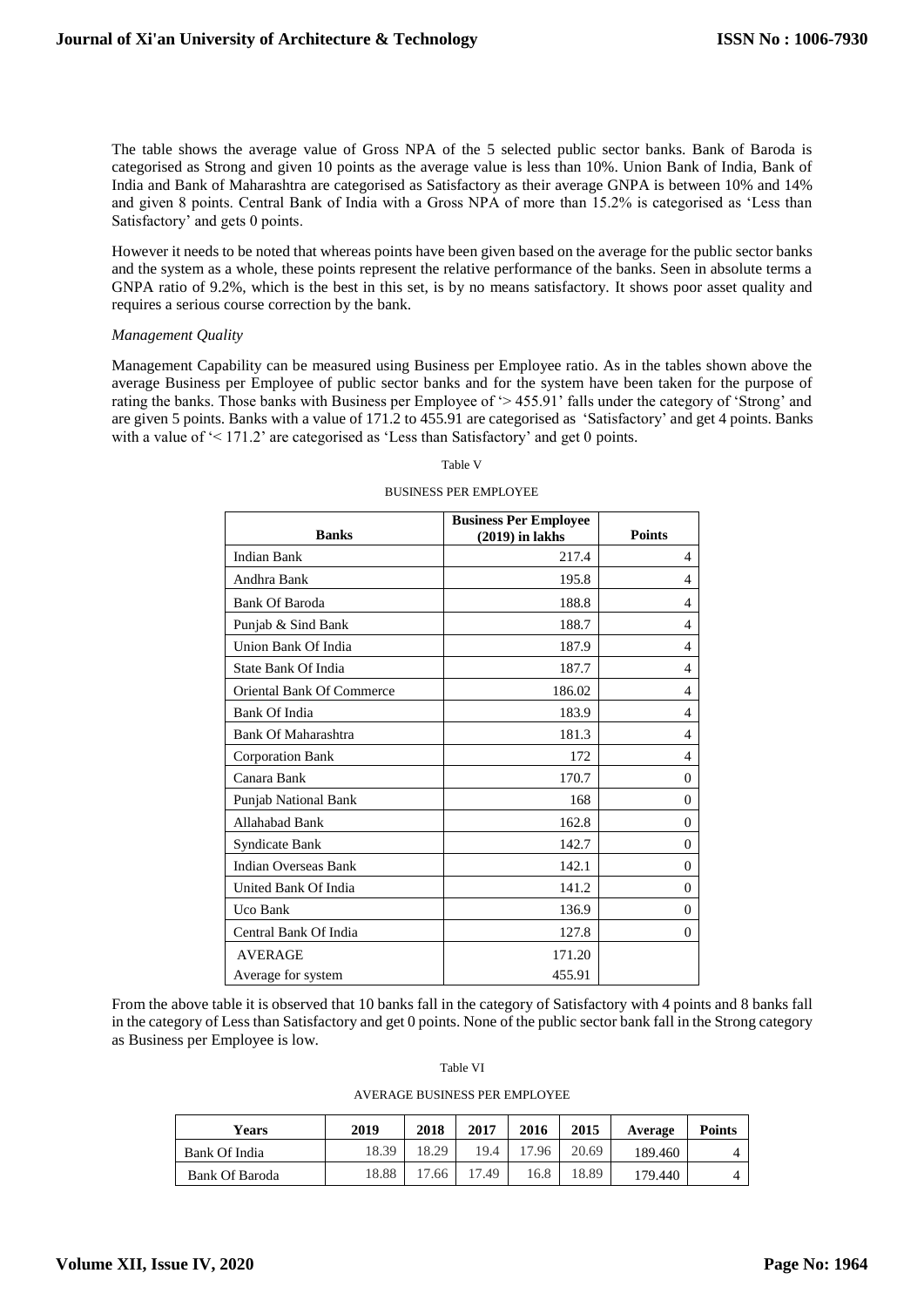| Bank Of Maharashtra   | 18.13 | 18.54 | 18.18 | 5 74  |         |  |
|-----------------------|-------|-------|-------|-------|---------|--|
| Union Bank Of India   | 18.79 | 16.43 |       | 14.46 | 166.040 |  |
| Central Bank Of India |       |       | .84   |       | 120.940 |  |

From the table given above it is observed that Bank of India, Bank of Baroda and Bank of Maharashtra have 4 points as they fall in the Satisfactory category. Union Bank of India and Central Bank of India fall in the Less than Satisfactory category and get 0 points for the parameter.

#### *Earnings*

The earnings have been measured using the Return on Assets ratio. The average of all public sector banks have been taken and used for the rating of the banks under this parameter. Only 2 categories have been made for the analysis of Return on Assets. The categories are 0 to greater than 1 which is considered as 'Satisfactory' with the point allotted being 4 and < 0 which fall under 'Less than Satisfactory' and the point for this classification is 0.

#### Table VII

| <b>Banks</b>               | <b>ROA</b> (2019)<br>(%) | <b>Points</b>  |
|----------------------------|--------------------------|----------------|
| Indian Overseas Bank       | 1.35                     | 4              |
| Indian Bank                | 0.12                     | 4              |
| <b>Bank Of Baroda</b>      | 0.06                     | 4              |
| Canara Bank                | 0.06                     | $\overline{4}$ |
| <b>State Bank Of India</b> | 0.02                     | 4              |
| Oriental Bank Of Commerce  | 0.02                     | 4              |
| Punjab & Sind Bank         | $-0.47$                  | $\Omega$       |
| Union Bank Of India        | $-0.59$                  | $\Omega$       |
| Bank Of India              | $-0.84$                  | $\Omega$       |
| Syndicate Bank             | $-0.87$                  | $\theta$       |
| Andhra Bank                | $-1.09$                  | $\Omega$       |
| Punjab National Bank       | $-1.25$                  | $\Omega$       |
| United Bank Of India       | $-1.6$                   | $\theta$       |
| Central Bank Of India      | $-1.7$                   | $\Omega$       |
| Uco Bank                   | $-1.84$                  | $\Omega$       |
| <b>Bank Of Maharashtra</b> | $-3.01$                  | $\Omega$       |
| <b>Corporation Bank</b>    | $-3.14$                  | $\Omega$       |
| Allahabad Bank             | $-3.48$                  | $\theta$       |

#### RETURN ON ASSETS

The above table shows that out of 18 public sector banks only 6 banks fall under the category 'Satisfactory'. Clearly the public sector banks require to reconsider their strategies if profitability is to improve.

#### AVERAGE RETURN ON ASSETS

| Years                 | 2019    | 2018    | 2017    | 2016    | 2015 | Average  | Rank |
|-----------------------|---------|---------|---------|---------|------|----------|------|
| <b>Bank Of Baroda</b> | 0.05    | $-0.33$ | 0.19    | $-0.8$  | 0.47 | $-0.084$ |      |
| Union Bank Of India   | $-0.59$ | $-1.07$ | 0.12    | 0.33    | 0.46 | $-0.15$  |      |
| Bank Of India         | $-0.88$ | $-0.99$ | $-0.24$ | $-0.99$ | 0.27 | $-0.566$ |      |
| Bank Of Maharashtra   | $-2.9$  | $-0.73$ | $-0.86$ | 0.06    | 0.3  | $-0.826$ |      |
| Central Bank Of India | $-1.7$  | $-1.61$ | $-0.8$  | $-0.48$ | 0.21 | $-0.876$ |      |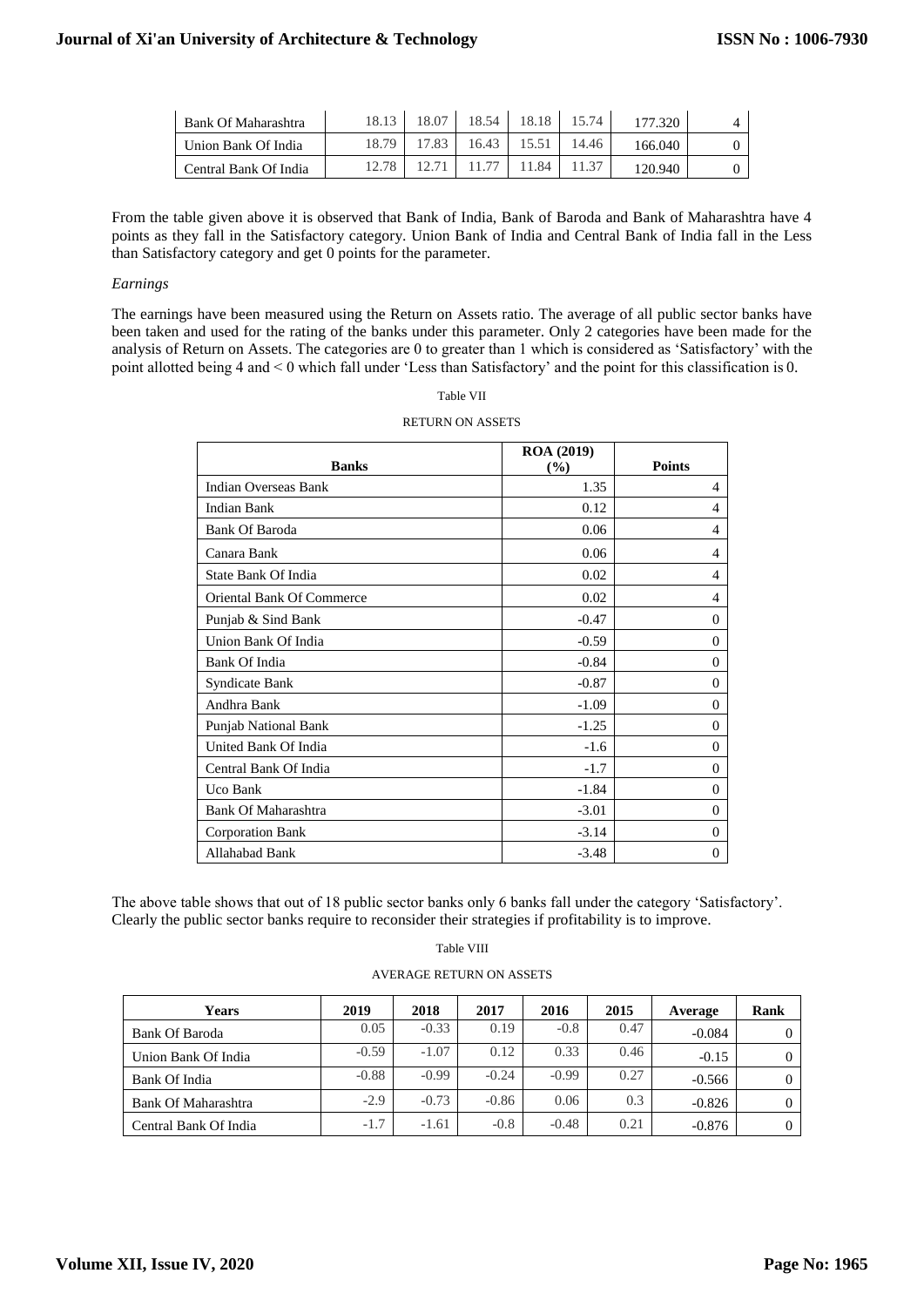None of the selected public sector banks show a positive Return on Assets and as such all five banks are given 0 points.

### *Liquidity*

The liquidity of the banks can be calculated using the Liquid Assets to Demand Deposits Ratio. Like other ratios the average of all the public sector and private sector banks are taken in this parameter and used for rating the banks. Banks with a value of more than 9% fall under the category 'Strong' and get 10 points. If the value is between 9% to 8.37% the bank is categorised as 'Satisfactory' and get 8 points. Finally, if the value is less than 8.37% it is considered as 'Less than Satisfactory' and given 0 points.

#### Table IX

| <b>Banks</b>                 | <b>Demand</b><br><b>Deposit</b> | <b>Liquid Assets</b> | <b>LA/DD</b><br>(%) | <b>Points</b>  |
|------------------------------|---------------------------------|----------------------|---------------------|----------------|
| Canara Bank                  | 232739.3                        | 29919.02             | 12.86               | 10             |
| Syndicate Bank               | 107226.5                        | 13612.83             | 12.70               | 10             |
| Central Bank Of India        | 164165.5                        | 20779.09             | 12.66               | 10             |
| <b>Bank Of India</b>         | 275223.4                        | 29236.56             | 10.62               | 10             |
| Punjab & Sind Bank           | 49759.6                         | 4941.08              | 9.93                | 10             |
| Andhra Bank                  | 102305.8                        | 10126.77             | 9.90                | 10             |
| <b>Indian Bank</b>           | 132557.3                        | 11701.86             | 8.83                | 8              |
| State Bank Of India          | 2058752.5                       | 176932.42            | 8.59                | 8              |
| Allahabad Bank               | 119864.6                        | 9672.32              | 8.07                | $\overline{0}$ |
| Oriental Bank Of<br>Commerce | 142610.9                        | 11193.88             | 7.85                | $\overline{0}$ |
| Union Bank Of India          | 265133.9                        | 20796.46             | 7.84                | $\theta$       |
| Punjab National Bank         | 443750.8                        | 32129.13             | 7.24                | $\mathbf{0}$   |
| <b>Indian Overseas Bank</b>  | 145751.2                        | 10292.53             | 7.06                | $\overline{0}$ |
| Bank Of Maharashtra          | 131627.7                        | 7919.99              | 6.02                | $\mathbf{0}$   |
| <b>Corporation Bank</b>      | 161997.6                        | 9661.07              | 5.96                | $\theta$       |
| <b>Bank Of Baroda</b>        | 469007.2                        | 26661.73             | 5.68                | $\overline{0}$ |
| United Bank Of India         | 111763.8                        | 6168.88              | 5.52                | $\overline{0}$ |
| Uco Bank                     | 266142.9                        | 8823.01              | 3.32                | $\theta$       |
| <b>AVERAGE</b>               |                                 |                      | 8.37                |                |
| Average for system           |                                 |                      | 9.00                |                |

### LIQUID ASSETS OVER DEMAND DEPOSITS

The table above shows that 6 banks fall under the category 'Strong' with 10 points as they have value which is more than 9. 2 banks get 8 points as they fall under the 'Satisfactory' category and all the other banks have a value of '< 8.37%' and get 0 points as the ratio is 'Less than Satisfactory'.

#### Table X

PRESENT LIQUID ASSETS OVER DEMAND DEPOSITS

| <b>Banks</b>          | 2019  | <b>Points</b> |
|-----------------------|-------|---------------|
| Central Bank Of India | 12.66 |               |
| Bank Of India         | 10.62 |               |
| Union Bank Of India   | 8.00  |               |
| Bank Of Maharashtra   | 6.02  |               |
| Bank Of Baroda        | 5.68  |               |

As can be observed from the table above only two banks show good ratios, viz., Central Bank of India and Bank of India both of which get 10 points.

*Sensitivity To Market Risk*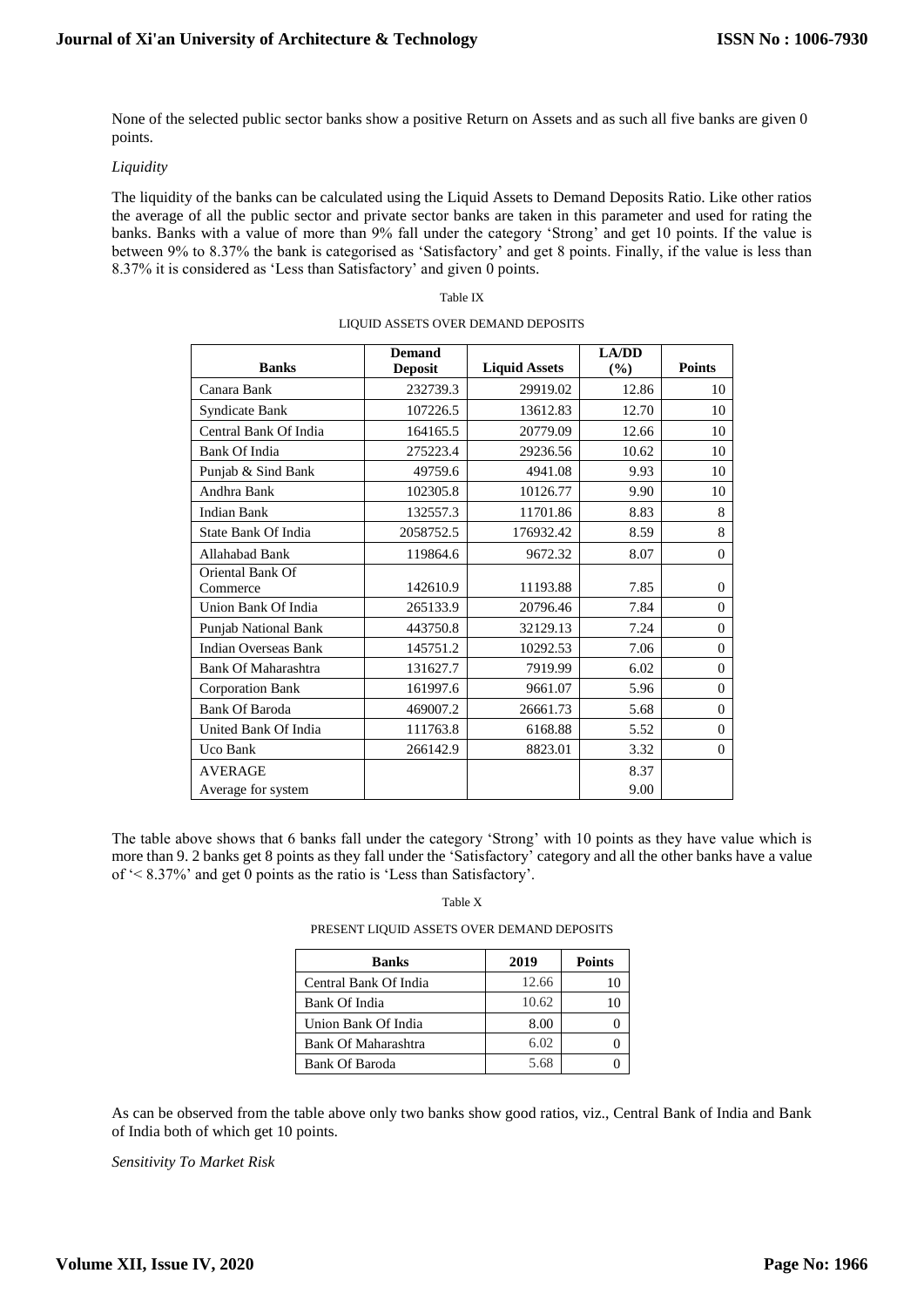Sensitivity to Market Risk is measured by examining the extent to which the movementsin the Net Interest Margin are correlated to the changes in interest rates. The repo rate has been used as the proxy rate for capturing the changes in interest rate. To determine the correlation the change in NIM from year to year has first been calculated and this movement has been correlated with the changes in the repo rate over the same periods. The correlation values vary between 1 and 0, with 1 showing a high correlation and 0 showing no correlation. The table below show the NIM of each public sector bank over the five year period and the repo rate over the same period. This is followed by the table showing the correlation value of each bank based on the movement of NIM and repo rate over the 5 year period.

#### Table XI

#### NET INTEREST MARGIN

| <b>Banks</b>                | <b>NIM (2015)</b> | <b>NIM (2016)</b> | <b>NIM (2017)</b> | <b>NIM (2018)</b> | <b>NIM (2019)</b> |
|-----------------------------|-------------------|-------------------|-------------------|-------------------|-------------------|
| Allahabad Bank              | 3.1               | 2.65              | 2.54              | 2.2               | 2.58              |
| Andhra Bank                 | 3                 | 3.18              | 3.07              | 3.31              | 3.31              |
| <b>Bank Of Baroda</b>       | 2.31              | 2.05              | 2.19              | 2.43              | 2.72              |
| Bank Of India               | 2.11              | 2.11              | 2.2               | 1.92              | 2.56              |
| Bank Of Maharashtra         | 2.82              | 2.59              | 2.16              | 2.32              | 2.53              |
| Canara Bank                 | 2.25              | 2.19              | 2.23              | 2.42              | 2.63              |
| Central Bank Of India       | 2.79              | 2.78              | 2.51              | 2.47              | 2.54              |
| Corporation Bank            | 2.07              | 2.06              | 2.12              | 2.32              | 3.05              |
| <b>Indian Bank</b>          | 2.5               | 2.33              | 2.59              | 2.9               | 2.96              |
| <b>Indian Overseas Bank</b> | 1.88              | 1.94              | 2.03              | 2.19              | 2.08              |
| Oriental Bank Of Commerce   | 2.61              | 2.66              | 2.42              | 2.73              | 2.18              |
| Punjab & Sind Bank          | 1.8               | 2.22              | 2.23              | 1.96              | 2.09              |
| Punjab National Bank        | 3.15              | 2.6               | 2.38              | 2.16              | 2.41              |
| <b>State Bank Of India</b>  | 3.16              | 2.96              | 2.84              | 2.16              | 2.4               |
| Syndicate Bank              | 2.38              | 2.28              | 2.37              | 2.44              | 2.42              |
| Uco Bank                    | 2.35              | 2.16              | 1.56              | 1.32              | 1.84              |
| Union Bank Of India         | 2.21              | 2.05              | 1.96              | 1.9               | 2.06              |
| United Bank Of India        | 2.21              | 2.01              | 1.6               | 1.66              | 2.1               |
| Average NIM                 | 2.48              | 2.38              | 2.28              | 2.27              | 2.47              |
| Repo Rate                   | 6.75              | 6.50              | 6.00              | 6.25              | 5.15              |

The above table shows the extracted data of the different public sector banks and their NIM during 5 years.

Table XII

CHANGE IN NET INTEREST MARGIN

|                             | 2015-16                        | 2016-17                 | 2017-18                 | 2018-19                 |                    |
|-----------------------------|--------------------------------|-------------------------|-------------------------|-------------------------|--------------------|
| <b>Banks</b>                | <b>Change</b> in<br><b>NIM</b> | Change in<br><b>NIM</b> | Change in<br><b>NIM</b> | Change in<br><b>NIM</b> | <b>Correlation</b> |
| Allahabad Bank              | $-0.45$                        | $-0.11$                 | $-0.34$                 | 0.38                    | $-0.88$            |
| Andhra Bank                 | 0.18                           | $-0.11$                 | 0.24                    | 0                       | 0.71               |
| <b>Bank Of Baroda</b>       | $-0.26$                        | 0.14                    | 0.24                    | 0.29                    | $-0.24$            |
| <b>Bank Of India</b>        | 0                              | 0.09                    | $-0.28$                 | 0.64                    | $-0.98$            |
| <b>Bank Of Maharashtra</b>  | $-0.23$                        | $-0.43$                 | 0.16                    | 0.21                    | $-0.07$            |
| Canara Bank                 | $-0.06$                        | 0.04                    | 0.19                    | 0.21                    | $-0.17$            |
| Central Bank Of India       | $-0.01$                        | $-0.27$                 | $-0.04$                 | 0.07                    | $-0.20$            |
| <b>Corporation Bank</b>     | $-0.01$                        | 0.06                    | 0.2                     | 0.73                    | $-0.69$            |
| <b>Indian Bank</b>          | $-0.17$                        | 0.26                    | 0.31                    | 0.06                    | 0.29               |
| <b>Indian Overseas Bank</b> | 0.06                           | 0.09                    | 0.16                    | $-0.11$                 | 0.94               |
| Oriental Bank Of            |                                |                         |                         |                         |                    |
| Commerce                    | 0.05                           | $-0.24$                 | 0.31                    | $-0.55$                 | 0.99               |
| Punjab & Sind Bank          | 0.42                           | 0.01                    | $-0.27$                 | 0.13                    | $-0.42$            |
| <b>Punjab National Bank</b> | $-0.55$                        | $-0.22$                 | $-0.22$                 | 0.25                    | $-0.68$            |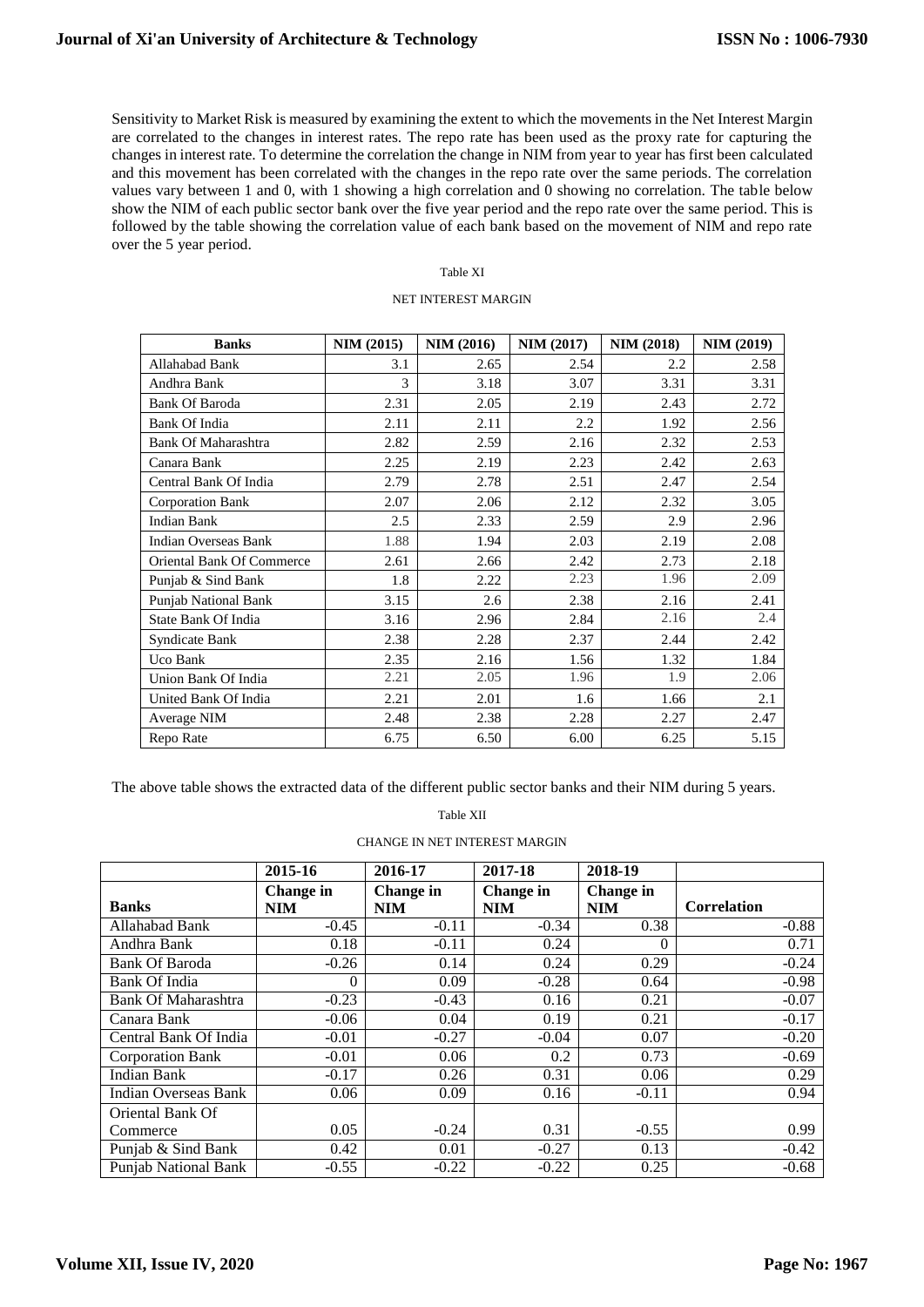# **Journal of Xi'an University of Architecture & Technology**

| State Bank Of India   | $-0.2$  | $-0.12$ | $-0.068$ | 0.24    | $-0.71$ |
|-----------------------|---------|---------|----------|---------|---------|
| <b>Syndicate Bank</b> | $-0.1$  | 0.09    | 0.07     | $-0.02$ | 0.24    |
| Uco Bank              | $-0.19$ | $-0.6$  | $-0.24$  | 0.52    | $-0.62$ |
| Union Bank Of India   | $-0.16$ | $-0.09$ | $-0.06$  | 0.16    | $-0.71$ |
| United Bank Of India  | $-0.2$  | $-0.41$ | 0.06     | 0.44    | $-0.42$ |
| Average NIM           | $-0.10$ | $-0.10$ | 0.00     | 0.20    | $-0.62$ |
| Repo Rate             | $-0.25$ | $-0.5$  | 0.25     | $-1.1$  | 1.00    |

This table shows the change in NIM and the resultant correlation. It is being calculated as the difference between the current year and the base year. Average has been taken for the change calculated. The change in NIM during different years and the repo rate has been used for finding the correlation.

| Table XIII |  |
|------------|--|
|------------|--|

#### **CORRELATION**

| <b>Banks</b>                | <b>Correlation</b> | <b>Points</b>  |
|-----------------------------|--------------------|----------------|
| <b>Bank Of India</b>        | $-0.98$            | 1              |
| Allahabad Bank              | $-0.88$            | 1              |
| Union Bank Of India         | $-0.71$            | 1              |
| <b>Corporation Bank</b>     | $-0.69$            | 1              |
| <b>Punjab National Bank</b> | $-0.68$            | 1              |
| Uco Bank                    | $-0.62$            | 1              |
| Punjab & Sind Bank          | $-0.42$            | $\overline{2}$ |
| United Bank Of India        | $-0.42$            | $\overline{2}$ |
| <b>Bank Of Baroda</b>       | $-0.24$            | 3              |
| Central Bank Of India       | $-0.20$            | 3              |
| Canara Bank                 | $-0.17$            | 3              |
| Bank Of Maharashtra         | $-0.07$            | 3              |
| State Bank Of India         | 0.24               | 3              |
| Syndicate Bank              | 0.24               | 3              |
| <b>Indian Bank</b>          | 0.29               | $\overline{2}$ |
| Andhra Bank                 | 0.71               | 1              |
| <b>Indian Overseas Bank</b> | 0.94               | 1              |
| Oriental Bank Of Commerce   | 0.99               | 1              |
| Repo Rate                   | 1.00               |                |

The resultant correlation has been classified into different categories to give points according to their movement in different years with respect to the change in the repo rate and the market risk. The correlation values have been classified into three categories which are 'least sensitive', 'moderately sensitive' and 'most sensitive'. The points for the categorisation are 3 for the 'least sensitive', 2 for 'moderately sensitive' and 1 for 'most sensitive'. The classification include ranges which are  $-0.25$  to  $+0.25$  which is considered as 'least sensitive', >  $+/-0.25$  to  $> +/-0.25$  is considered as 'moderately sensitive', and all other values outside these ranges are considered as 'most sensitive'.

In the above classification of banks six banks fall under the category of 'Least Sensitive' and get 3 points, 3 banks fall under the category of 'Moderately Sensitive' and 9 banks fall under the category of 'Most Sensitive'.

| <b>Banks</b>          | <b>Correlation</b> | <b>Points</b> |  |  |  |  |
|-----------------------|--------------------|---------------|--|--|--|--|
| Union Bank Of India   | $-0.71$            |               |  |  |  |  |
| Bank Of India         | $-0.98$            |               |  |  |  |  |
| <b>Bank Of Baroda</b> | $-0.24$            |               |  |  |  |  |
| Central Bank Of India | $-0.20$            |               |  |  |  |  |
| Bank Of Maharashtra   |                    |               |  |  |  |  |

Table XIV CORRELATION OF SELECTED BANKS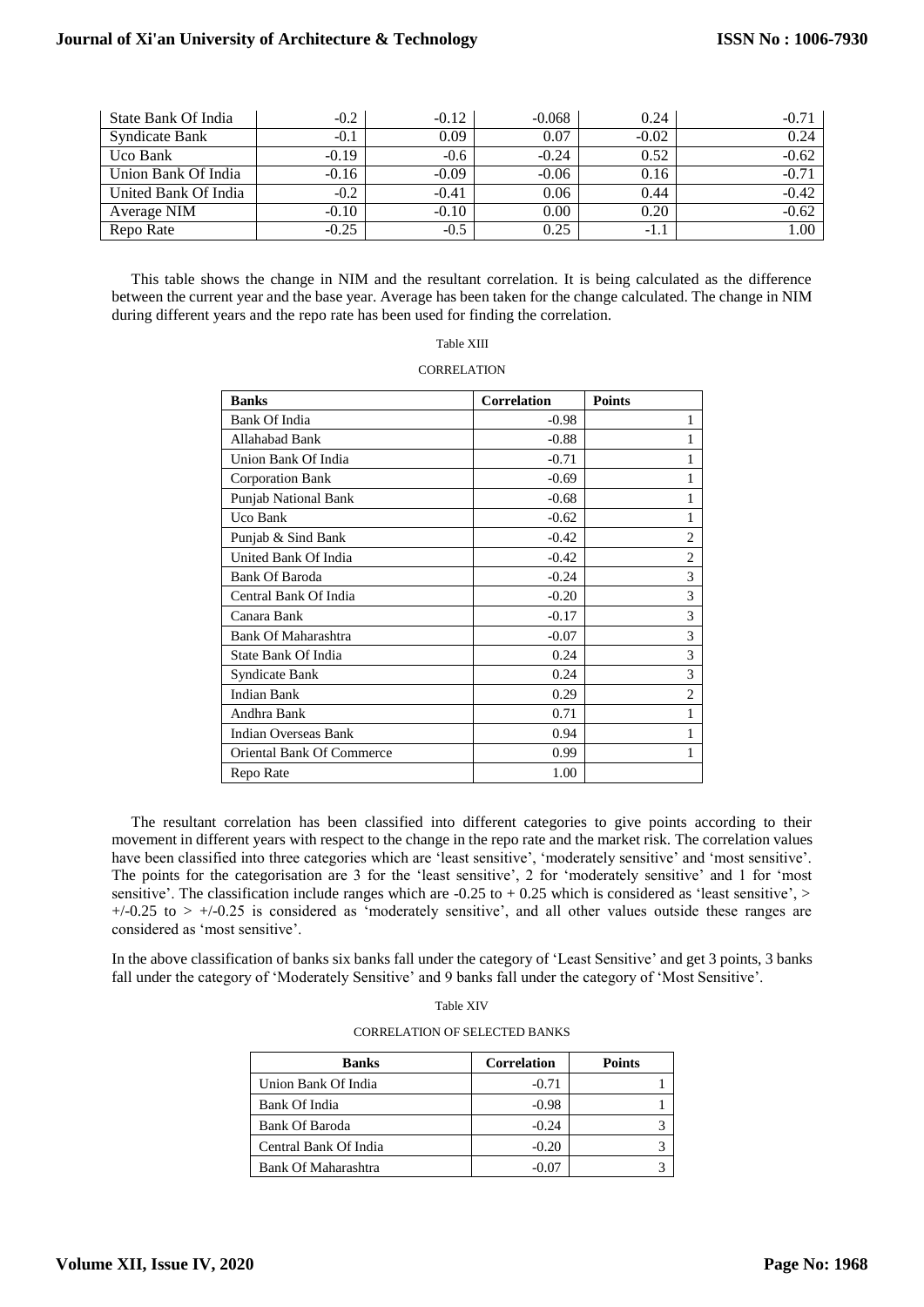Union Bank of India and Bank of India shows the least sensitivity to market risk based on their correlation values. They have been categorised as 'Strong' and given 3 points.

| mk |  |
|----|--|
|    |  |

#### COMBINED AVERAGE

| <b>CAMELS</b>       |               |               |               |               |                |               |         |      |
|---------------------|---------------|---------------|---------------|---------------|----------------|---------------|---------|------|
| <b>Rating</b>       | $\mathbf C$   | A             | M             | E             | L              | S             |         |      |
|                     | <b>Points</b> | <b>Points</b> | <b>Points</b> | <b>Points</b> | <b>Points</b>  | <b>Points</b> | Average | Rank |
| Bank Of India       | 10            | 10            | 4             | 0             | 10             |               | 5.83    |      |
| Bank Of             |               |               |               |               |                |               |         |      |
| Baroda              | 10            | 8             | 4             | $\Omega$      | $\overline{0}$ | 3             | 4.16    | 2    |
| Bank Of             |               |               |               |               |                |               |         |      |
| Maharashtra         | 8             | 8             | 4             | $\Omega$      | $\overline{0}$ | 3             | 3.83    | 3    |
| Union Bank Of       |               |               |               |               |                |               |         |      |
| India               | 8             | 8             | $\Omega$      | $\Omega$      | $\overline{0}$ |               | 2.83    | 4    |
| <b>Central Bank</b> |               |               |               |               |                |               |         |      |
| Of India            | $\theta$      | 0             | $\Omega$      | $\Omega$      | 10             | 3             | 2.33    |      |

The above table represents the points earned by each bank for the different parameters of CAMELS Rating. The points obtained under each of the parameters have been averaged to obtain the final score and the rank of each of the banks.

In this set Bank of India gets the highest rank, followed by Bank of Baroda with second rank, Bank of Maharashtra, with the third rank, Union Bank of India with the fourth rank and Central Bank of India with the lowest rank.

# VI. CONCLUSION

Effective financial performance is needed for banks in the country. The health of the Banking Industry in India is in danger as the public banks are not performing well. The performance of all public sector banks is weak in terms of asset quality and earnings. The satisfactory Capital Adequacy ratios are due to the recapitalisation of these banks by the government of India. Recapitalisation serves its purpose only if the bank is able to use the capital prudently and earn profit. With profit it will have an internal source of capital and will become self-sustaining. However, given the very high Gross Non Performing Asset ratios of the banks there is little hope of the banks showing good performance in the near future.

# VII. REFERENCES

- 1. Babu, M. S., & Viswanathan, D. (2018, August). Can the CAMELS rating system Survive the Future? *International Journal of Scientific and Research Publications, 8*(8).
- 2. Dash, M., & Das, A. (2013, May). Performance Appraisal of Indian Banks Using CAMELS Rating. *The IUP Journal of Bank Management, 12*(2).
- 3. Gabriel, O. A. (2012, July). Using the CAMEL Rating system to assess the performance of local anf foreign banks in Ghana. *Ghana Conventry University , 5*(7).
- 4. Gowda, C., B, A. M., & D.C, A. K. (2013, March). Bank Performance in india: a Study based on CAMEL Framework. *International Journal of Banking, Risk and Insurance, 1*(1).
- 5. Khatri, D. K. (2019). CAMELS Rating System for Banks a Magnifying Lens- An Empirical Study in India. *International Journal of Tourism & Hotel Business Management (IJTHBM), 1*(1).
- 6. Kiran , K. (2018, August). A CAMEL Model Analysis of Selected Public and Private Sector Banksin India. *International Journal of Management, IT & Engineering, 8*(8). Retrieved fro[m](http://www.ijmra.us/) [http://www.ijmra.us](http://www.ijmra.us/)